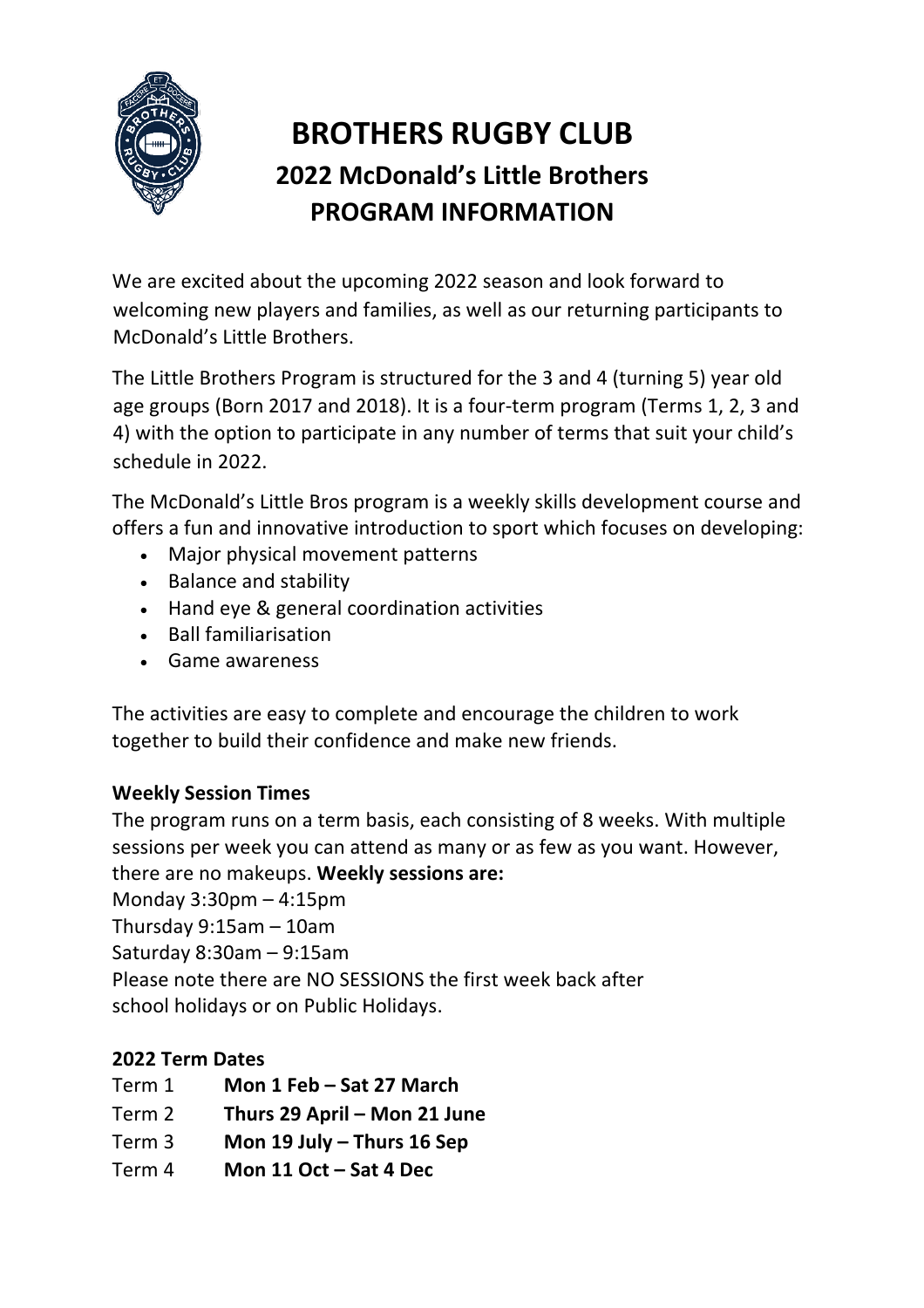### **CLUB CONTACTS**

For any registration queries you may have about the upcoming season, email Karen Nichols (karen@brothersrugby.com)

### **JUNIOR CLUB COMMUNICATION**

The 'Team App' Application has been implemented as a main communication avenue for the 2022 BRC Junior Rugby Program. The App provides a streamlined and simple communication channel and will allow for greater distribution of important information.





#### **Team App Process:**

- Download Team App from your App Store (iPhone or Android)
- Search for Brothers Rugby Club
- Become a member
- Choose relevant playing age group or groups
	- Eg. McDonald's Little Brothers
- Please note you can join multiple groups.
- Reminder to 2022 users to switch from 2021 age groups and join your updated 2022 age groups.
- ALL Junior Members MUST JOIN 'Junior Rugby Member'
- Agree and Join

Please turn on notifications for instant alerts.